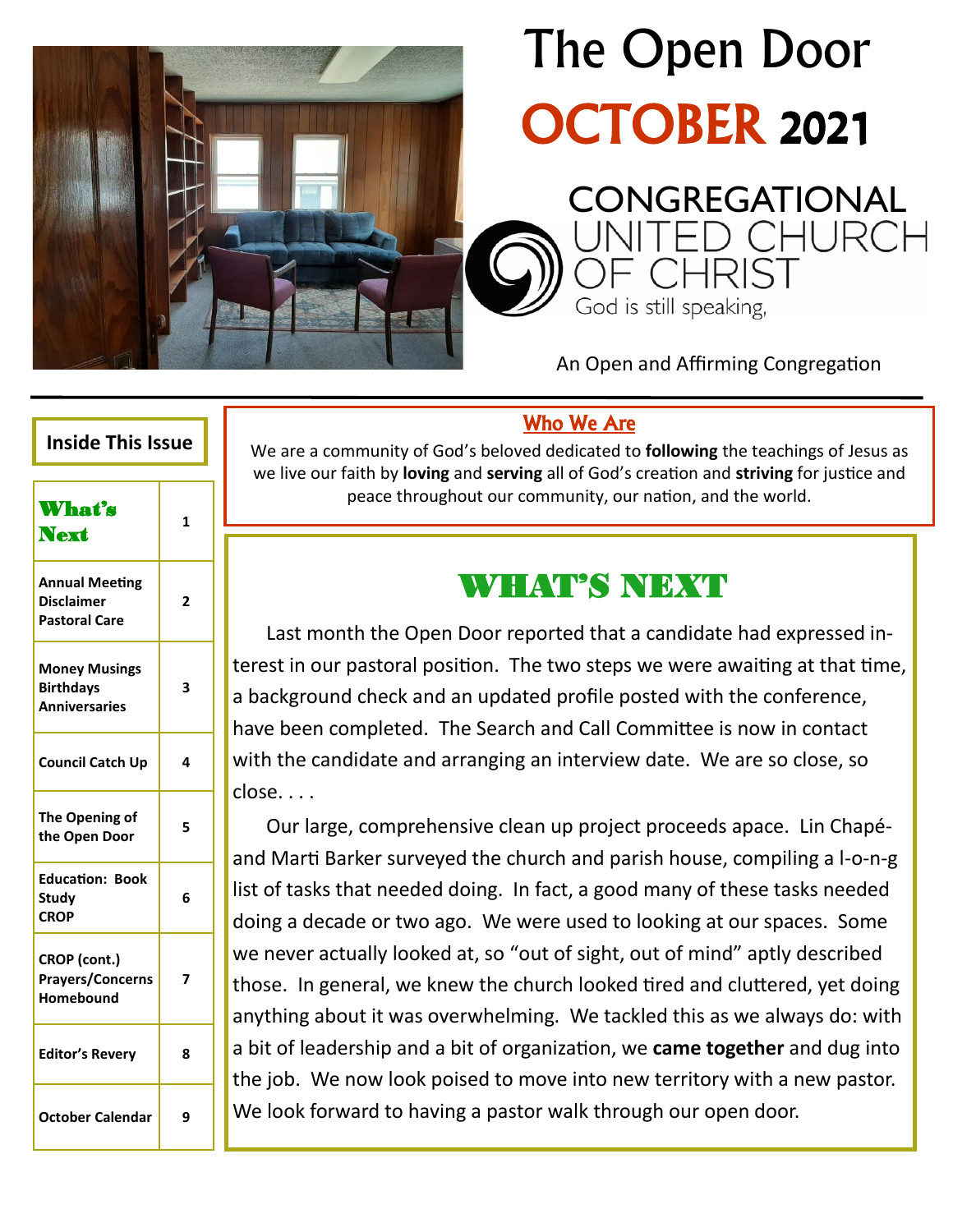## ANNUAL MEETING OF MEMBERS

Our By-Laws state that we will hold an Annual Meeting on the third Sunday in October. This year that is **October 17th.** The meeting will commence following the Worship Service, at approximately 11:35 am.

The provisional 2022 budget will be presented for approval. Note that it is 'provisional' at this point because we have not yet obtained pledge commitments for next year.

We will be electing a Moderator, Assistant Moderator, Secretary, Treasurer, the at-large member of the Personnel Committee, and the three members of the Nominating Committee. Below is the slate prepared by the Nominating Committee:

#### **CHURCH COUNCIL** (two-year terms expire December 2023)

| Moderator:                  | Dorothy Raymond      |
|-----------------------------|----------------------|
| <b>Assistant Moderator:</b> | Jane Ann Cotton      |
| Secretary:                  | Jenni Pryke (2023)   |
| Treasurer:                  | Larry Leitner (2023) |

**NOMINATING COMMITTEE** (one-year terms expire December 2022)

Duane Hobbs (2022), Marti Barker (2022), James Jensen (2022)

**AT-LARGE MEMBER OF THE PERSONNEL COMMITTEE** (3-year term expires December 2024) Jan Turk

We look forward to seeing you at the Annual Meeting!

**Disclaimer:** Newton Congregational United Church of Christ cannot guarantee that in-person attendance at a church event will not result in contracting the Coronavirus that causes Covid-19 or any other virus, bacteria, or illness. Newton Congregational United Church of Christ assumes no liability for any communicable disease believed to be contracted at the church. Persons who attend any event at the church do so at their own risk. At this time, as directed by our conference ministers, we require attendees to wear face masks at all times over their mouths and noses, to avoid touching other attendees, and to use hand sanitizer after touching any surfaces or objects. Please stay home if you have signs of a communicable illness of any kind.

#### **Pastoral Care**

We are grateful to have Rev. David Raymond willing to provide pastoral care. Rev. Raymond has continued to be a care-giver to our congregation over this long period of the pandemic and our pulpit being empty. If you have a pastoral emergency, please reach out to Rev. Raymond directly at (641) 521-1506 or davidray@mediacombb.net, or through the church office (staffed Tuesday, Wednesday, and Thursday, 10:00am-3:00pm). Thank you, David, for sharing your warm spirit with us and blessing us with your care.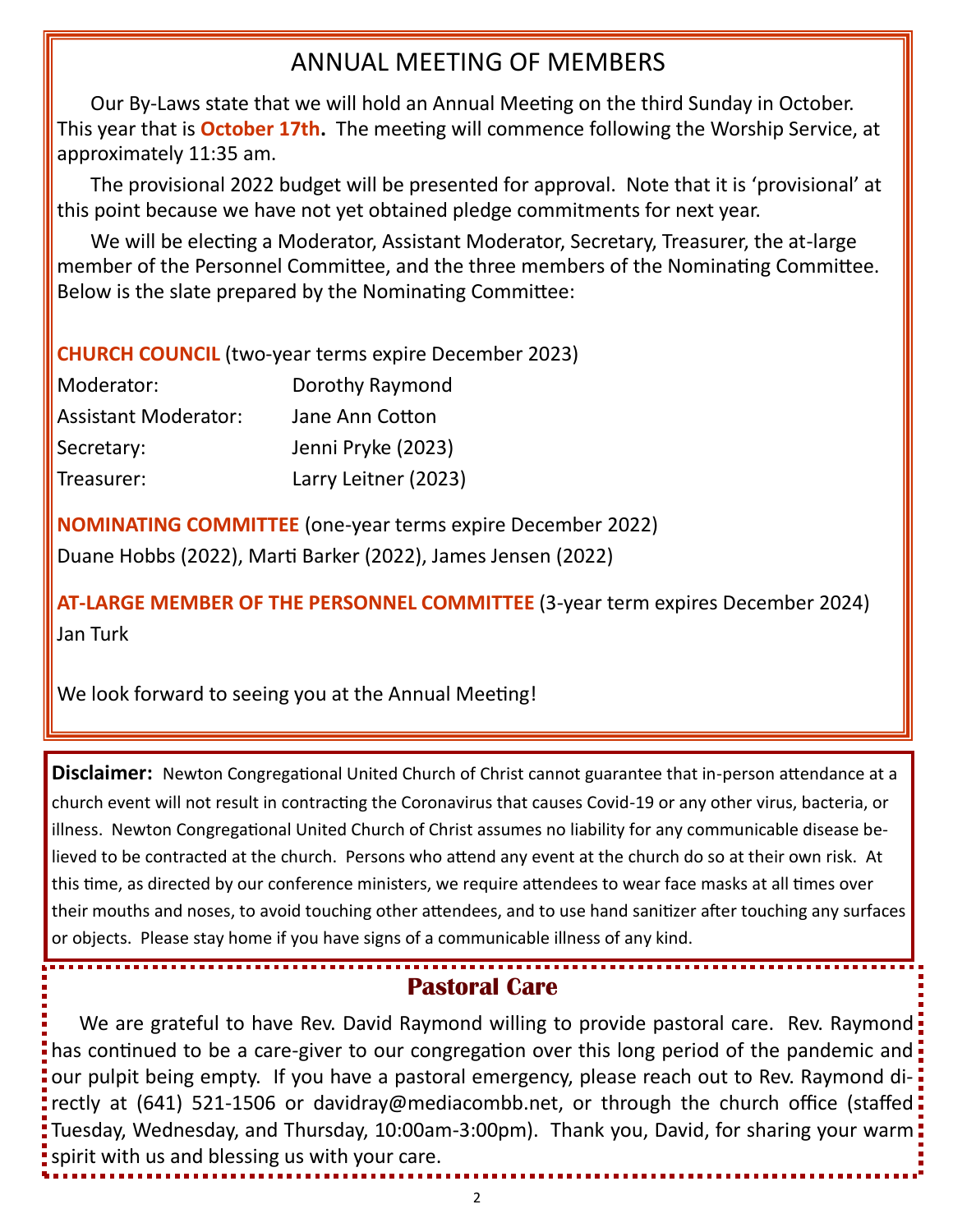

## **Money Musings**

As I prepare the interim Treasurer's Report for the Annual Meeting on October 17 (PLEASE BE THERE!!), I thought I would share a summary of where we are for the year thus far. These figures will not exactly match what will be in the interim report as income and expenses may change slightly during the last three days of September.

In regard to income for the year, it looks like we are on pace to meet the amounts we budgeted. Our total projected income for the year was just under \$94,000.

(This total includes pledges, non-pledge donations, interest off of our endowment, and so on.) If collections are similar in the fourth quarter of this year as they have been thus far, we have a great shot of making that amount.

In terms of expenses, we had budgeted having a half-time pastor beginning April 1, 2021. Obviously, that did not happen and our payments to Rev. Mark Holmes for preaching on Sunday mornings amount to considerably less than what we had budgeted for a pastor. We are currently more than \$19,000 under budget for pastoral expenses. The net result is that I believe, for the second year in a row, we can end the fiscal year on December 31 without having to withdraw money from our endowment to meet our expenses.

We have three investment objectives. First, we have the Fuller Scholarship Fund for undergraduates. On January 1, we had almost \$663,000 invested for that purpose. The bulk of these funds (\$598,000) was in an Edward Jones account. We also had over \$52,000 in a United Church Funds account. The balance was in a money market account. We dispersed \$35,000 in scholarships to nine students. We currently are at about \$673,000 in Fuller Scholarship funds.

Second, we have Seminary Scholarship money. These funds started the year at approximately \$40,700 and currently are slightly over \$42,700. Lastly, our endowment (money we actually can draw on for operating expenses) has increased from approximately \$274,000 to over \$287,000.

Although things have gone well financially for the last two years, I end this musing with words of caution. The last two years contained unusual, to say the least, events. We received \$21,000 in 2020 from the Payroll Protection Program, saving our budget. This year, the length of time we have gone without a pastor has benefited our budget. I am optimistic that we will have a half-time pastor by the end of the year. With those increased expenses, I will present a budget for next year at the Annual Meeting. This budget has been reviewed by the Finance Committee and approved by Council for your consideration. It will show us with an operating deficit for 2022 somewhere in the range of \$5000- \$20,000. There are a number of factors that will determine where in that range the deficit actually falls, perhaps first and foremost, the result of the upcoming pledge drive. The same state of the larry Leitner, Treasurer



10/2 Kathryn "Kate" Stonehocker

- 10/4 Jill Sawin, Craynes McGinley
- 10/5 Josephine Turk
- 10/6 Donna McCoy

10/7 Marilyn Jagau

- 10/17 Judy Brody, Steven Joy
- 10/28 Aurora Schlichte



10/25 Dorothy & David Raymond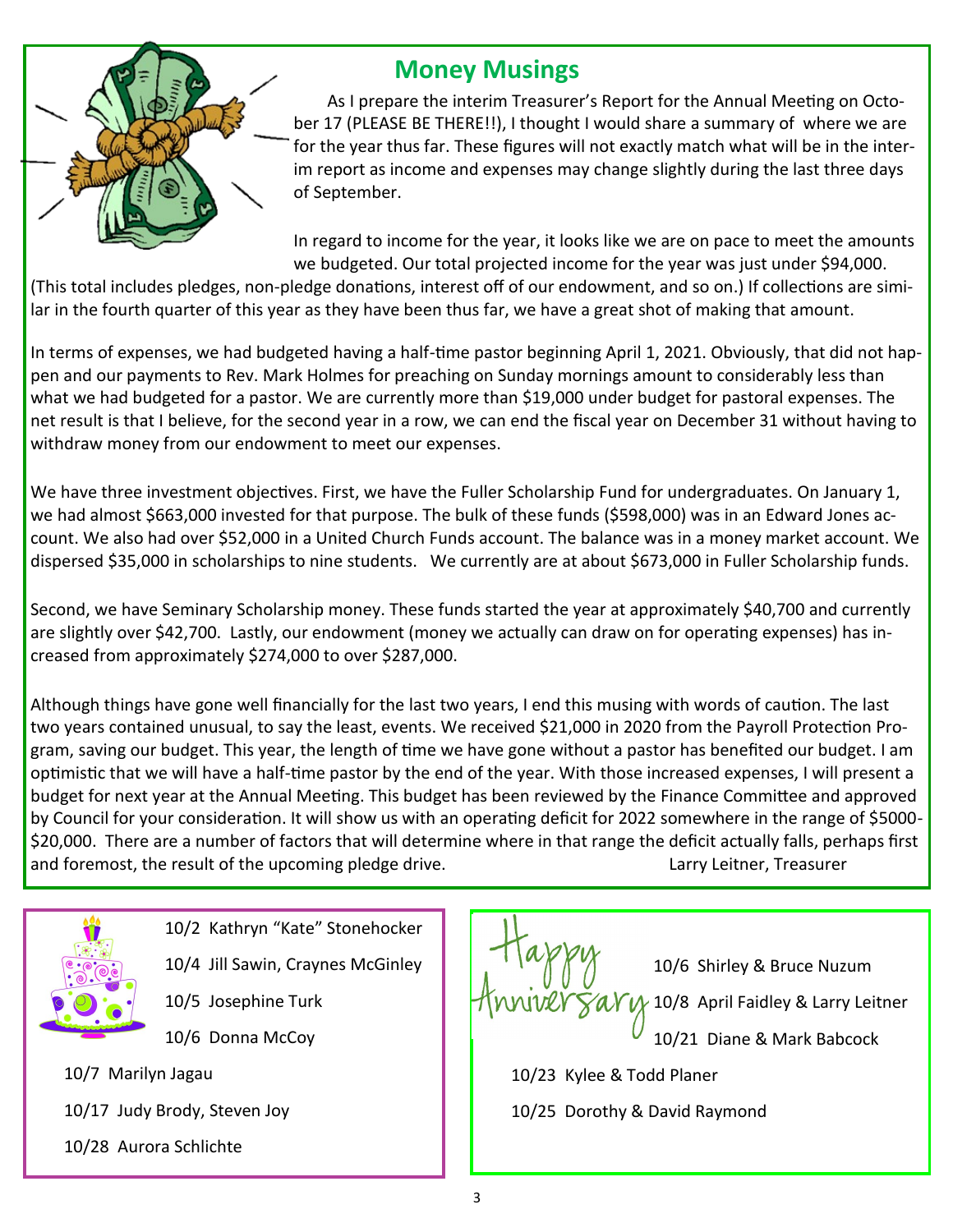

### **Church Council Catch Up**

#### **September 8, 2021 Council Meeting**

**Present:** Jane Ann Cotton, Moderator; April Faidley, Assistant Moderator; Larry Leitner, Treasurer; Jennifer Pryke, Secretary; Norm Von Klompenburg & Les Morgan, Members at Large.

**Treasurer's Report:** Larry reviewed his draft of the 2022 budget. As it stands, there will be a deficit of approximately \$10,000 if pledges do not rise. Employee pay was discussed. Norm stated that we should offer a reasonable pay raise in line with the increase in cost of living in order to be fair and just. By consensus, council agreed to increase the 2022 budgeted salaries by 5.5%. The stewardship campaign will begin after the preliminary budget is approved at the Annual Meeting.

**Maintenance Report:** The new letters for the sign have arrived. Norm is organizing work that needs to be done (that is within the skill level of most of the laity) and we will hold a work day when the weather is cooler. A deposit has been sent to the company that will repair the derecho damaged stained glass. Norm has examined all of the old computers, printers, etc. Council agreed that the files be erased and we dispose of the outdated equipment. Council authorized the removal of a play house that is stored in the basement.

**Where We Are:** Rev. Holmes will have knee replacement surgery in October. Council agreed to request that the supply pastors engaged by the Lutheran Church be asked if they would also fill in for us. Other options were discussed. [Note: The supply pastors asked were not interested, so we are on our own to find supply for the weeks Rev. Holmes will be recovering.]

**Where We Are Going:** The Annual Meeting was discussed. We would like the following reports presented at the meeting: Search committee, Financial Review Report, Treasurer's Report and proposed budget. The Nominating Committee's report will be the ballot. (For further information see the Annual Meeting article on p. 2.)

A parishioner suggested we consider using our artificial flowers in the sanctuary on Sunday mornings when the season of fresh flowers is over. Jane Ann will ask Marti Barker if she would do an arrangement each month.

Meeting adjourned at 7:44 pm.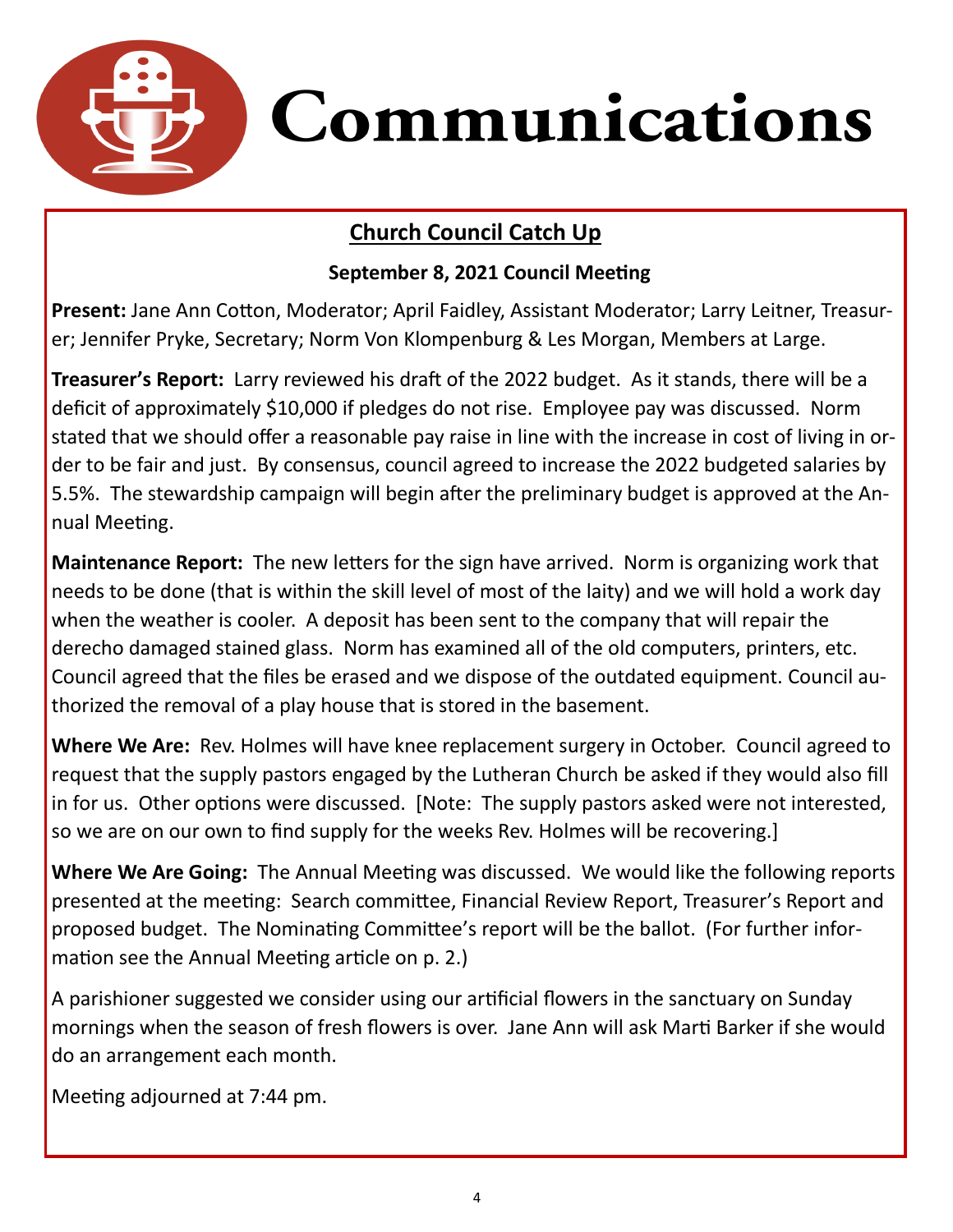## **THE OPENING OF** THE OPEN DOOR

The Open Door has been published for 61 years!! During the recent church wide clean up we discovered the following letter, written to the congregation by Robert D. Watson on September 15, 1960.

Dear friends and brothers in Christ,

I would like to introduce you to the words, "The Open Door".

These words shall be the name of our weekly newsletter from my desk to your home. As such, they indicate the nature of this letter. For it is my hope that you will find the letter an open door into our Church.

I have on my office wall a certificate granted our Church in recognition of the fact that our Church doors are open at all times to all those who wish to draw near unto the Lord — whether for inspiration, comfort, courage, or fellowship. Our Church's doors are open to you and your family!

Unfortunately, it is not enough for the doors of a Church merely to be open. Somehow these doors must also offer a constant invitation to the persons who would enter them. There are those among the membership of every Church who need to be reminded again and again that men cannot live by bread alone. There are those who unwittingly suffer from spiritual malnutrition! — just as deadly a condition as any malnutrition!

Some men and women, and through them their children, become so engrossed in the demands of their bodies and minds, in the things of the world that they forget the one essential truth upon which their lives are based. That truth is that, just as the human body is meaningless without the mind, so are both the body and mind lifeless without the spirit. All of us need constantly to refresh the spirit at the fountain of God's Spirit.

May this newsletter be an instrument of invitation calling you to enter by the Open Door into communion with God and fellowship with others of His children.

Faithfully yours in Christ,

#### Robert D. Watson

We can be proud of this long-running publication, bringing news, inspiration, fellowship, and comfort to our church family. We are happy to continue the tradition.

**WHY are we called to be the United Church of Christ in this time and place? To live into God's extravagant welcome and advocate for justice. So that all may know love, safety, belonging and dignity.** 

From the Iowa, Nebraska, and South Dakota weekly eNewsletter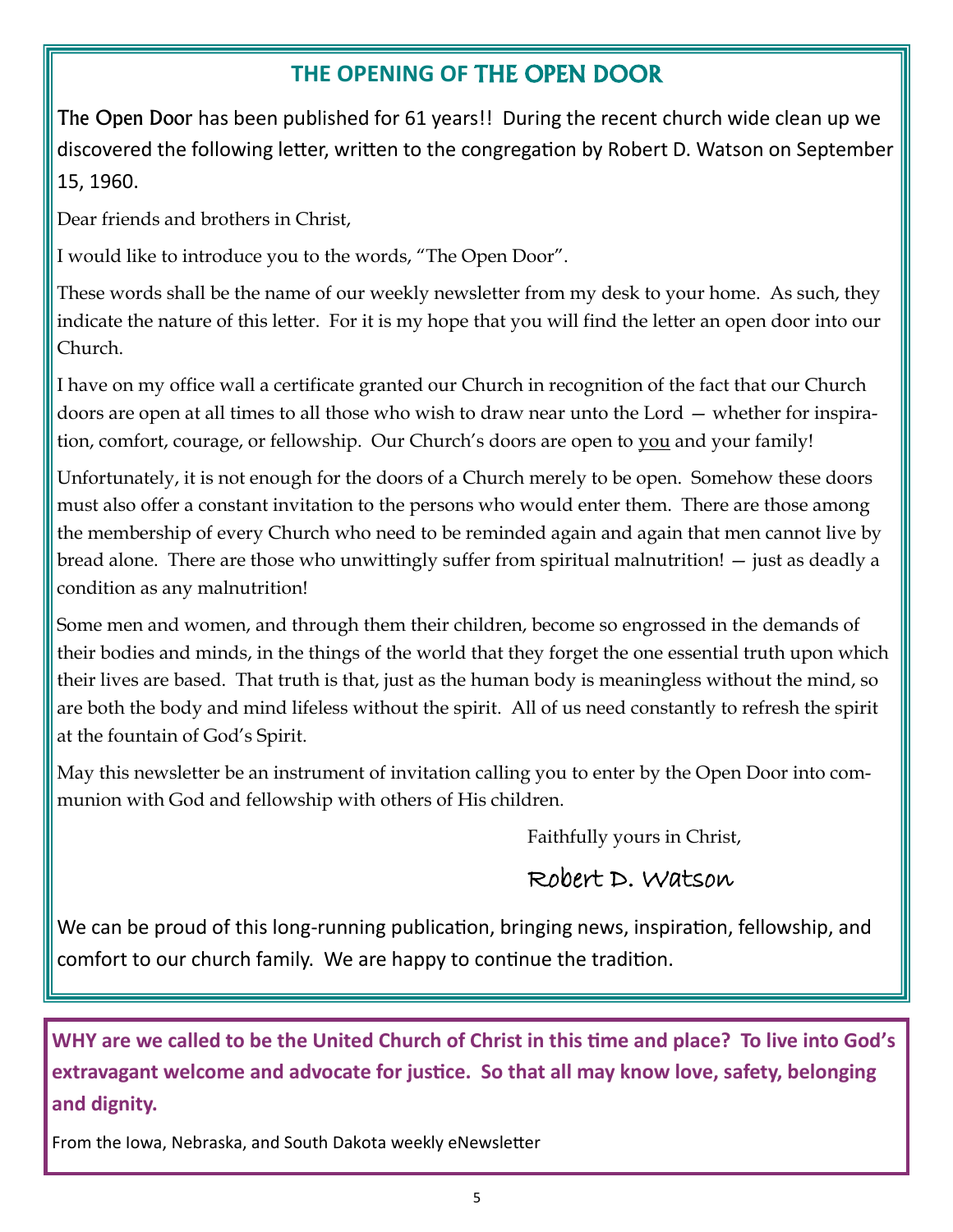#### **EDUCATION**

Our Book Study has resumed. We are pleased that our hybrid meeting has been successful. Some folks who were unable to Zoom in are now able to join us at the parish house and others who live out-of-state and out -of-town can also continue to participate. We are finding the book chosen for this study, *The Gospel of Jesus*, 2nd edition, by Robert W. Funk, Arthur J. Dewey, and the Jesus Seminar, to be an interesting challenge. If that statement is intriguing to you, stop in on the meeting at 5:30 pm on Thursdays and discover the nature of that challenge!

The second half of the study continues through October:

| October 7  | Chapters 10, 11, 12, & 13, pp. 47-57, and corresponding Notes, pp. 93-96             |
|------------|--------------------------------------------------------------------------------------|
| October 14 | Chapters 14, 15, 16, & 17, pp. 59-68, and corresponding Notes, pp. 96-101            |
| October 21 | Chapters 18, 19, 20, & 21, Epilogue, pp. 69-77, and corresponding notes, pp. 102-104 |
| October 28 | Optional: Resources, pp. 106-118                                                     |

Join Zoom Meeting:

<https://us02web.zoom.us/j/83595726192?pwd=cm9FTXkrVlhrQmkvalEwVitGZW9nZz09>

Meeting ID: 835 9572 6192 Passcode: 377178 Find your local number: <https://us02web.zoom.us/u/kdcwhzTj5r>

This study is a laity-generated educational program. The participants choose the books and research additional material to add to the discussion. We hope the books we choose will interest others. If you have a book in mind that you would like to read and discuss in a group format, please let us know, through the church office, what you would be enthused about studying. We would be most happy to welcome you into the study!

#### **THE CROP HUNGER WALK**

By the Editor

I was a student at Prairie City High School in the 1960's and I remember the Crop Walk as a special event. My dad and I drove around in our pick-up to the homes of farmers in the vicinity. I was the front man, explaining what CROP was and asking if they would make a donation. My dad provided the physical labor, scooping the number of bushels of corn they donated into the bed of the truck. I can't swear to it, but I believe we did this on a school day, which made it extra fun. I also liked the partnership between my dad and me as we gathered corn that would be sold to help hungry people around the world. I understood that the farmers might not have much cash on hand when we came by, but they did have corn in their cribs and they were willing to help feed hungry people . (continued on p. 7)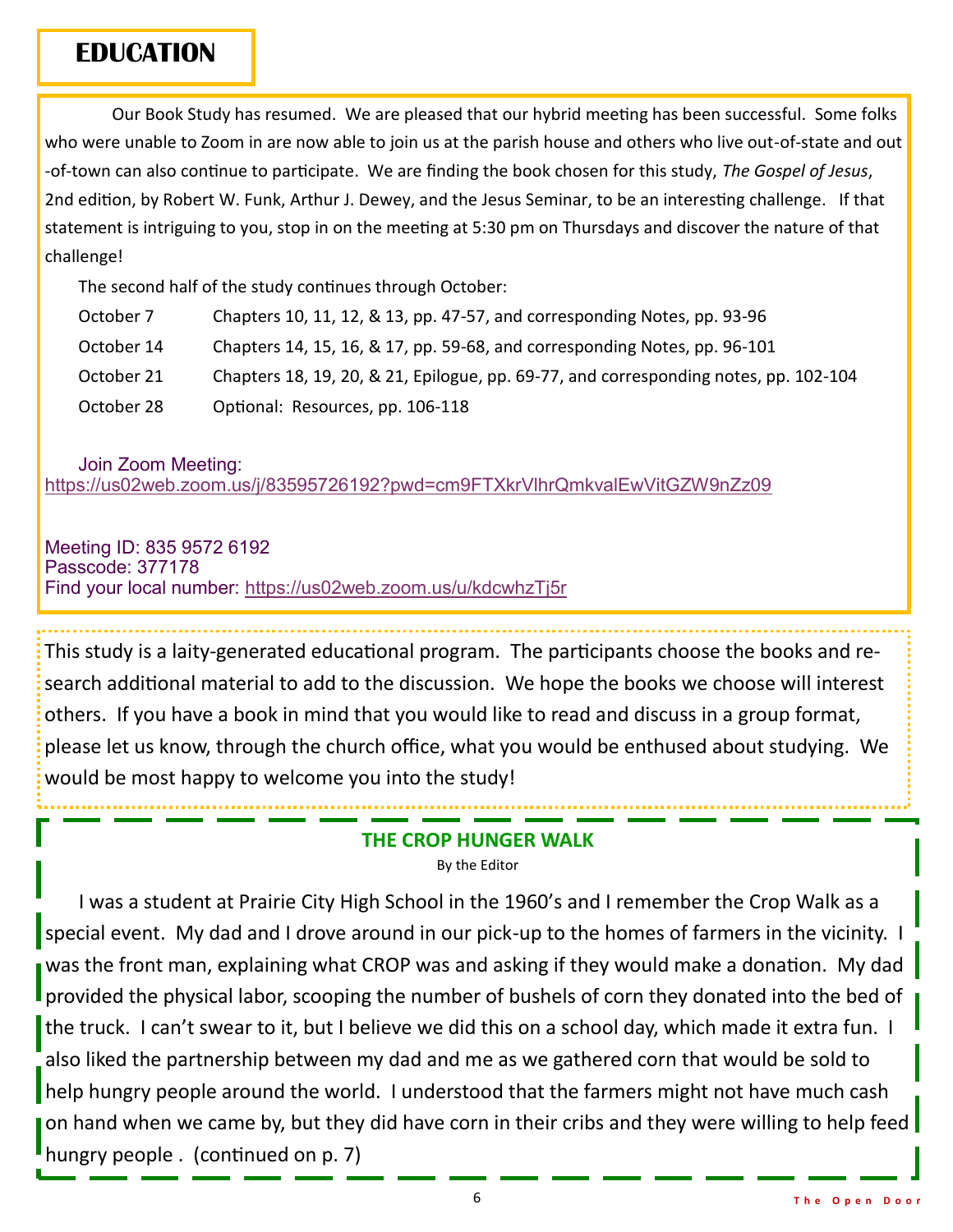```
(continued from p. 6)
```
The CROP Hunger Walk is a nationwide movement sponsored by Church World Service to raise funds to end hunger and poverty in the U.S. and around the world. Hundreds of religious groups, businesses, schools and others organize local Walk events in their communities each year, while others join the National Walk and choose their own location and experience.

• So far this year: **8,755 People have registered** • **2,218 Teams have registered** • **\$1,853,566 Has been raised from 26,804 Donations**

A \$15 donation provides chickens for a family, \$25 gives a family a water filter, \$50 buys groceries for a family for two months. Imagine having fresh clean water for drinking, washing, and cooking when you didn't have it before!

You can participate by collecting donations and participating in the walk. It will launch from the Courthouse at 2pm on Sunday, October 3. Donations can be dropped off at the church office.

## **Prayers and Concerns**

Don Deppe Craig Armstrong Martha Ellsworth Stormy Storms Kelly Jo Zach If you know someone in need of support—a visit, a call, a note, or a prayer—please contact the church office.



We miss our local homebound members and we imagine they miss us too!

Take a moment to pray for them, to call or write, or to visit them.

Marilyn Currant Bev Edge Betty Hotchkin Norma "Jeannie" Johnson Park Centre #1 Village Assisted Living Park Centre #40 200 S. 8th Ave E. 500  $1^{st}$  St. N. 2571 Guthrie Ave, Apt. 1402 500  $1^{st}$  St. N. Newton, IA 50208 Newton, IA 50208 Des Moines, IA 50317 Newton, IA 50208 (641) 275-5393 (515) 299-1845 (641) 791-4687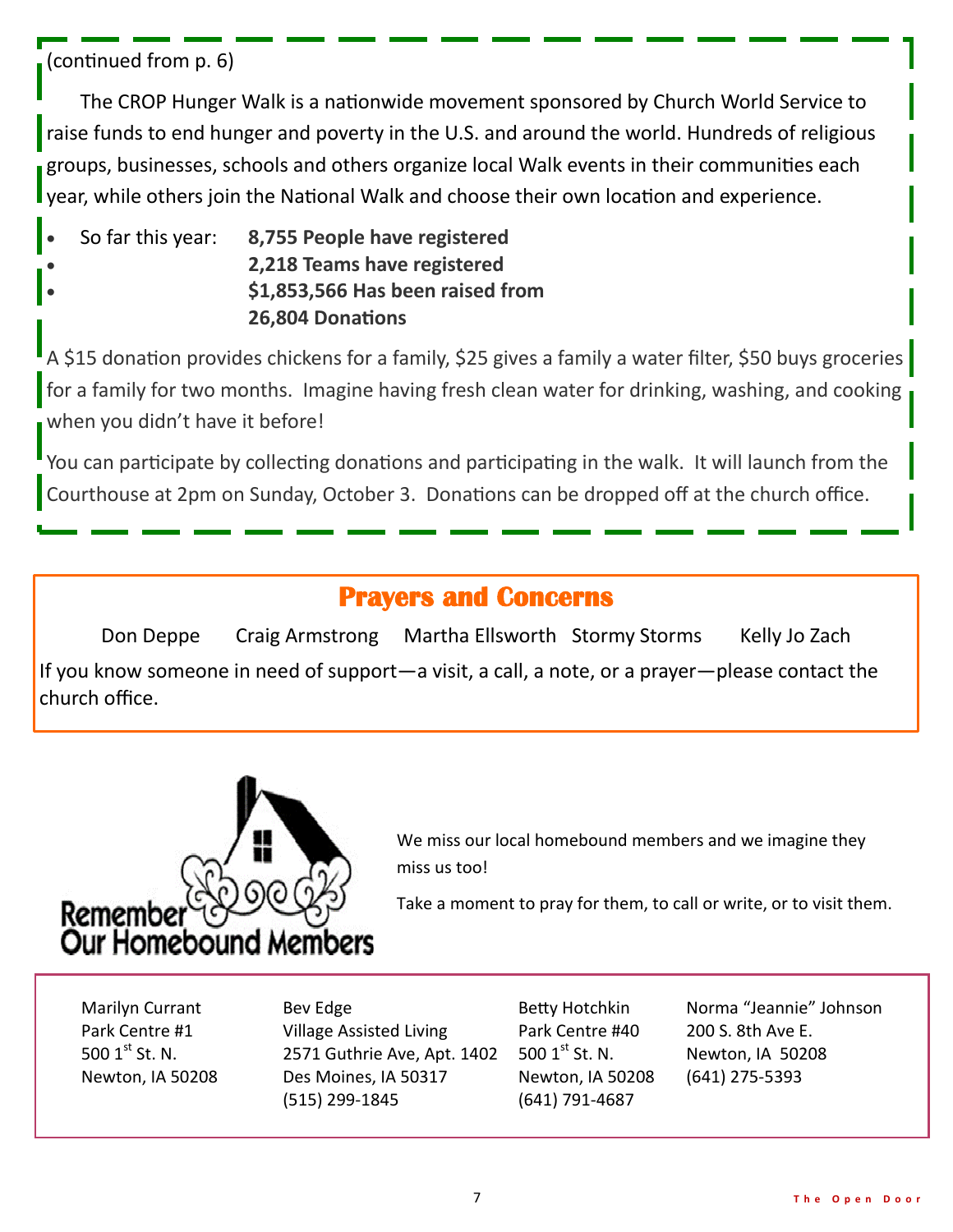## **Editor's Revery**

I think if some resonant voice from above boomed down to earth, "Stand up if you are tired of the Coronavirus pandemic!" the entire planet would rock with the movement of every living creature standing up. We want our life before the pandemic back. We wait for 'normal' life to resume. Life was pretty good before Covid-19. It was satisfactory. We were content. We especially liked that we could see a ways ahead and that the future looked relatively calm and secure. Precious little looks calm and secure now.

Sometimes we can barely juggle all of the uncertainties, the unknowns, and the difficulties with which we are inundated. Against that prevailing backdrop, the church eagerly looks forward to the possibility of rejuvenation with a new pastor bringing spiritual leadership. A question that arises for me is: How do we weave our spiritual life, our connection to what is larger than us, what is beyond us, into the uncertain future?

This is where I went as I contemplated that question. Life is layered. The universe is layered. The geography of the earth is layered. We live within the layers of our genealogy. Our interpersonal relationships layer around us. We live in the layers of the years of our lives. I have adopted "layering" as a primary component of my art, working to express layers, the quality of one layer against another, the liminal intervals, the interface of surfaces.

One option as we move ahead is to put our energy into regaining what we had before. Yet perhaps there could be something more substantial than "This is the way it was and I want to have it back." Perhaps we could have a go at some other layers. For example, instead of "We always sang three hymns in worship so let's do that again," we might explore what singing hymns means to us. It might be "I would rather sing just one hymn because there are so few of us gathering and the thinness of the sound of our singing is sad to me," or "I love to join with others to sing and Sunday worship is when I can do that," or "I've been singing these hymns since I was a child and they reverberate through my heart," or "Singing hymns makes me feel close to everyone else in the congregation," or "It's talking to God in a beautiful language." As we share these ways of feeling and viewing our spirituality and then designing our shared spiritual future, we access the rich layers of life each of us possesses and we deepen the layers of our communal experience. This is an opportunity to recognize what we mean to one another and how we can move together as a vibrant community on our path of faith.

8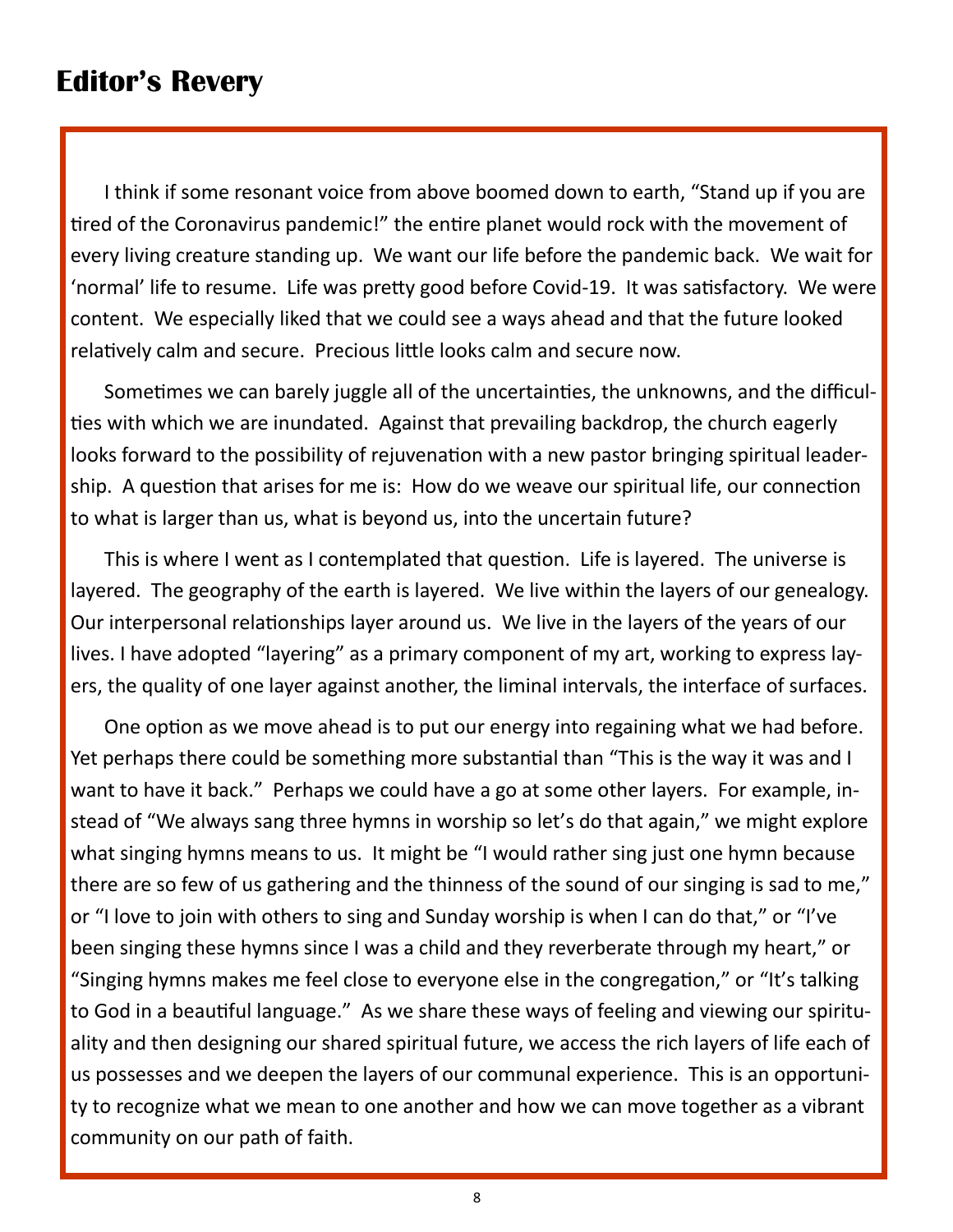

## **November** OCTOBER

| <b>Sunday</b>                                                         | <b>Monday</b>                                    | <b>Tuesday</b>                                                    | <b>Wednesday</b>                          | <b>Thursday</b>                                                        | Friday                       | Saturday                                 |
|-----------------------------------------------------------------------|--------------------------------------------------|-------------------------------------------------------------------|-------------------------------------------|------------------------------------------------------------------------|------------------------------|------------------------------------------|
|                                                                       |                                                  |                                                                   |                                           |                                                                        | 1                            | $\overline{2}$                           |
|                                                                       |                                                  |                                                                   |                                           |                                                                        | World Smile Day              | Int'l. Day of Non-<br>Violence           |
| $\mathbf{3}$                                                          | 4                                                | 5                                                                 | 6                                         | 7                                                                      | 8                            | 9                                        |
| 11am Worship<br>in the sanctuary<br>2pm Crop Walk,<br>Courthouse      |                                                  | 10 am Video<br>taping of Medi-<br>tation and Musi-<br>cal Moments |                                           | 5:30 pm<br>The Gospel of<br>Jesus book study<br>Parish House &<br>Zoom |                              |                                          |
| 10                                                                    | 11                                               | 12                                                                | 13                                        | 14                                                                     | 15                           | 16                                       |
| 11am Worship<br>in the sanctuary                                      | Indigenous<br>Peoples Day                        | 10 am Video<br>taping of Medi-<br>tation and Musi-<br>cal Moments | 6:00pm<br>Church Council,<br>Parish House | 5:30 pm<br>The Gospel of<br>Jesus book study<br>Parish House &<br>Zoom | Int'l. Day of Rural<br>Women |                                          |
| 17                                                                    | 18                                               | 19                                                                | 20                                        | 21                                                                     | 22                           | 23                                       |
| 11am Worship<br>in the sanctuary<br>11:35 am<br><b>Annual Meeting</b> |                                                  | 10 am Video<br>taping of Medi-<br>tation and Musi-<br>cal Moments |                                           | 5:30 pm<br>The Gospel of<br>Jesus book study<br>Parish House &<br>Zoom |                              |                                          |
| 24                                                                    | 25                                               | 26                                                                | 27                                        | 28                                                                     | 29                           | 30                                       |
| 11am Worship<br>in the sanctuary                                      | Deadline for<br>submissions to<br>the newsletter | 10 am Video<br>taping of Medi-<br>tation and Musi-<br>cal Moments |                                           | 5:30 pm<br>The Gospel of<br>Jesus book study<br>Parish House &<br>Zoom |                              | <b>National Candy</b><br><b>Corn Day</b> |
| 31                                                                    |                                                  |                                                                   |                                           |                                                                        |                              |                                          |
| 11am Worship<br>in the sanctuary                                      |                                                  |                                                                   |                                           |                                                                        |                              |                                          |

9